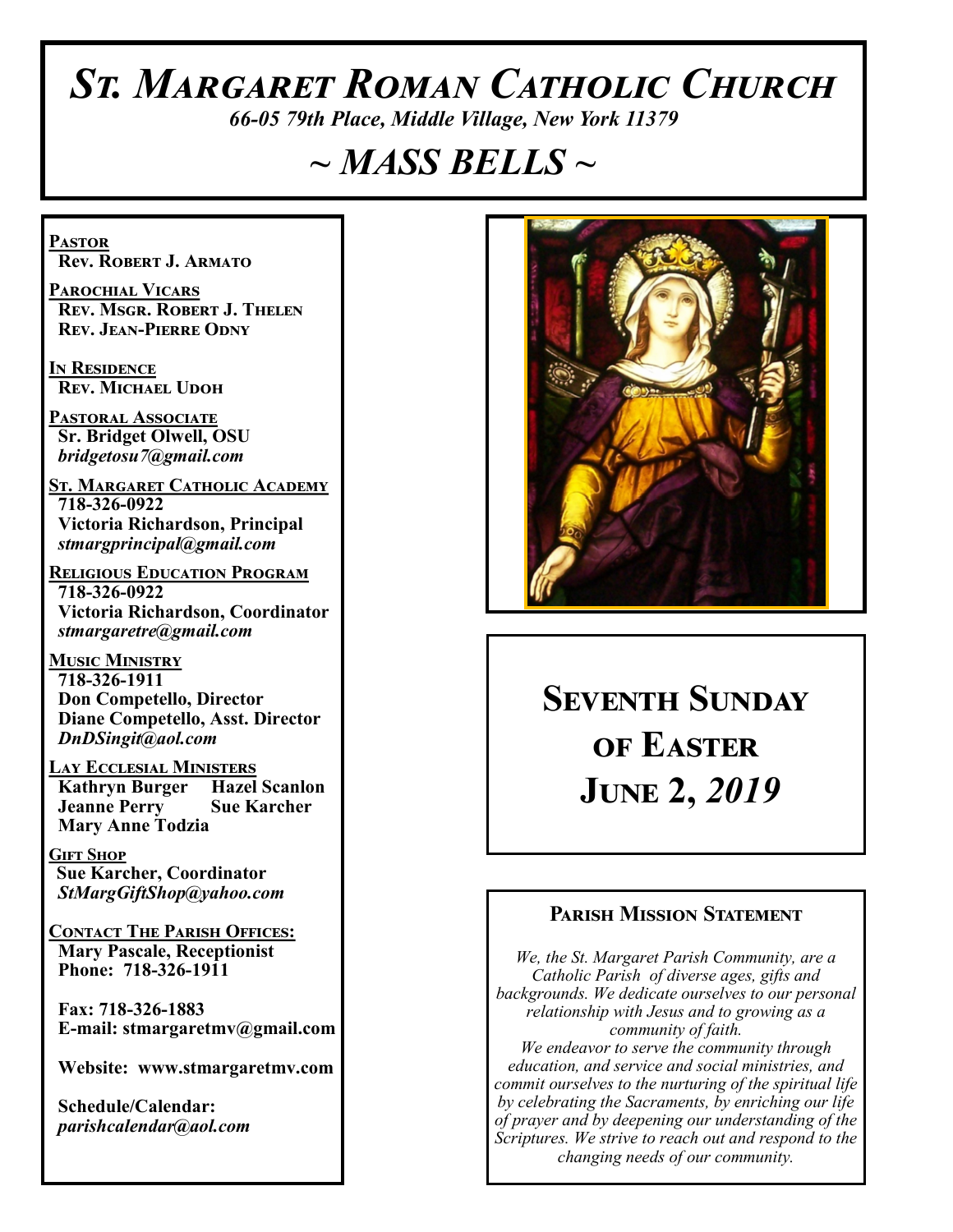### *MASSES FOR THE WEEK*

| SUN.                            | <b>JUNE 2 - SEVENTH SUNDAY IN</b><br><b>EASTER</b>                                                                                                                                                                                                                                                                |
|---------------------------------|-------------------------------------------------------------------------------------------------------------------------------------------------------------------------------------------------------------------------------------------------------------------------------------------------------------------|
| 7:30<br>9:00                    | <b>Carol McDonald</b><br>Liboria e Giuseppe Palmeri/Maria<br>Curatolo/Antonia P. Vieiro/                                                                                                                                                                                                                          |
| 10:30                           | People of the Parish                                                                                                                                                                                                                                                                                              |
| <b>NOON</b>                     | Velma Begy                                                                                                                                                                                                                                                                                                        |
| 5:00PM                          | Mary & Joseph Abbott                                                                                                                                                                                                                                                                                              |
| MON.                            | <b>JUNE 3 - ST. CHARLES LWANGA</b>                                                                                                                                                                                                                                                                                |
| 7:00                            | <b>Purgatorial Society</b>                                                                                                                                                                                                                                                                                        |
| 9:00                            | Rev. Salvatore F. D'Anna                                                                                                                                                                                                                                                                                          |
| TUE.                            | <b>JUNE 4 - EASTER WEEKDAY</b>                                                                                                                                                                                                                                                                                    |
| 7:00                            | Daniel Lenihan                                                                                                                                                                                                                                                                                                    |
| 9:00                            | Rose D'Amato                                                                                                                                                                                                                                                                                                      |
| WED.                            | <b>JUNE 5 - ST. BONIFACE</b>                                                                                                                                                                                                                                                                                      |
| 7:00                            | In Thanksgiving                                                                                                                                                                                                                                                                                                   |
| 9:00                            | James & Ellen Dalton                                                                                                                                                                                                                                                                                              |
| THU.                            | <b>JUNE 6 - ST. NORBERT</b>                                                                                                                                                                                                                                                                                       |
| 7:00                            | Lisa Wagner Wink                                                                                                                                                                                                                                                                                                  |
| 9:00                            | Romolo Fabiilli                                                                                                                                                                                                                                                                                                   |
| FRI.                            | <b>JUNE 7 - EASTER WEEKDAY</b>                                                                                                                                                                                                                                                                                    |
| 7:00                            | John Congemi                                                                                                                                                                                                                                                                                                      |
| 9:00                            | Thomas Fernino                                                                                                                                                                                                                                                                                                    |
| SAT.<br>9:00<br>11:45<br>5:00PM | <b>JUNE 8 - EASTER WEEKDAY</b><br><b>Collective: Michael &amp; Mary Columbia/</b><br>Memorial Mass: Maria Curatolo, Leo<br>Burdyne, Josephine Cardone, Antoinette<br>Russo, Judith Conte, Giuseppe Pagano,<br>John Patrick Costello, Anna Minolfo,<br>Theresa Kozlowski, Donna Catalano,<br>George & Teresa McCoy |
| SUN.<br>7:30<br>9:00            | <b>JUNE 9 - PENTECOST SUNDAY</b><br><b>Carol McDonald</b><br>Antonino Catalano/Sacro Cuopedi Gesu/<br>Maria Curatolo/Salvatore Cipponeri/<br>Rosario Chiarenza/Giuseppe Pagano/<br>Pellegrino Benfari/Francesco Virruso/                                                                                          |
| 10:30                           | Joseph Sparacio                                                                                                                                                                                                                                                                                                   |
| <b>NOON</b>                     | People of the Parish                                                                                                                                                                                                                                                                                              |
| 5:00PM                          | The O'Sullivan Family                                                                                                                                                                                                                                                                                             |

*SAINT BONIFACE JUNE 5*

# **PARISH INFORMATION**

**Rectory Office Hours Monday - Friday - 9 am to Noon, and 1 pm to 5pm Tuesday & Wednesday evenings 5-7pm Saturday - by appointment Sunday - closed**

**CONFESSIONS** - Saturday, 4-4:45 pm or by appointment with a priest.

**NOVENA** to Our Lady of the Miraculous Medal Mondays after the 9am Mass.

**BAPTISMS** take place on the 1st and 3rd Sundays of the month. Please call the rectory for an appointment and to register your child.

**WEDDINGS MUST** be scheduled at least six months in advance by appointment with a priest or a deacon. Please call the rectory office. For marriage preparation information visit www.pre-cana.org.

**THE ENGLISH CHOIR** rehearses on Tuesday, at 7 pm in the Church. Tenors and baritones needed!

**IL CORO ITALIANO** prattica ogni Domenica prima della Messa Italiana.

**THE YOUTH CHOIR** rehearses on Thursday, from 6-7 pm in the Church. For more info, DnDsingit@aol.com

**BOY SCOUT TROOP #119** meets on Tuesdays from 7:15-9 pm in the Parish Hall. New members are welcome, age 10 1/2 & up. Call Mr. Krzewski, 718-894-4099.

**CUB PACK #119** meets on Mondays from 7-8:30 pm in the Parish Hall. New members welcome, age 6 to 10-1/2. Call Mr. Krzewski, 718-894-4099.

**SENIOR CITIZENS** meet every Wednesday at 12 Noon in the Parish Center.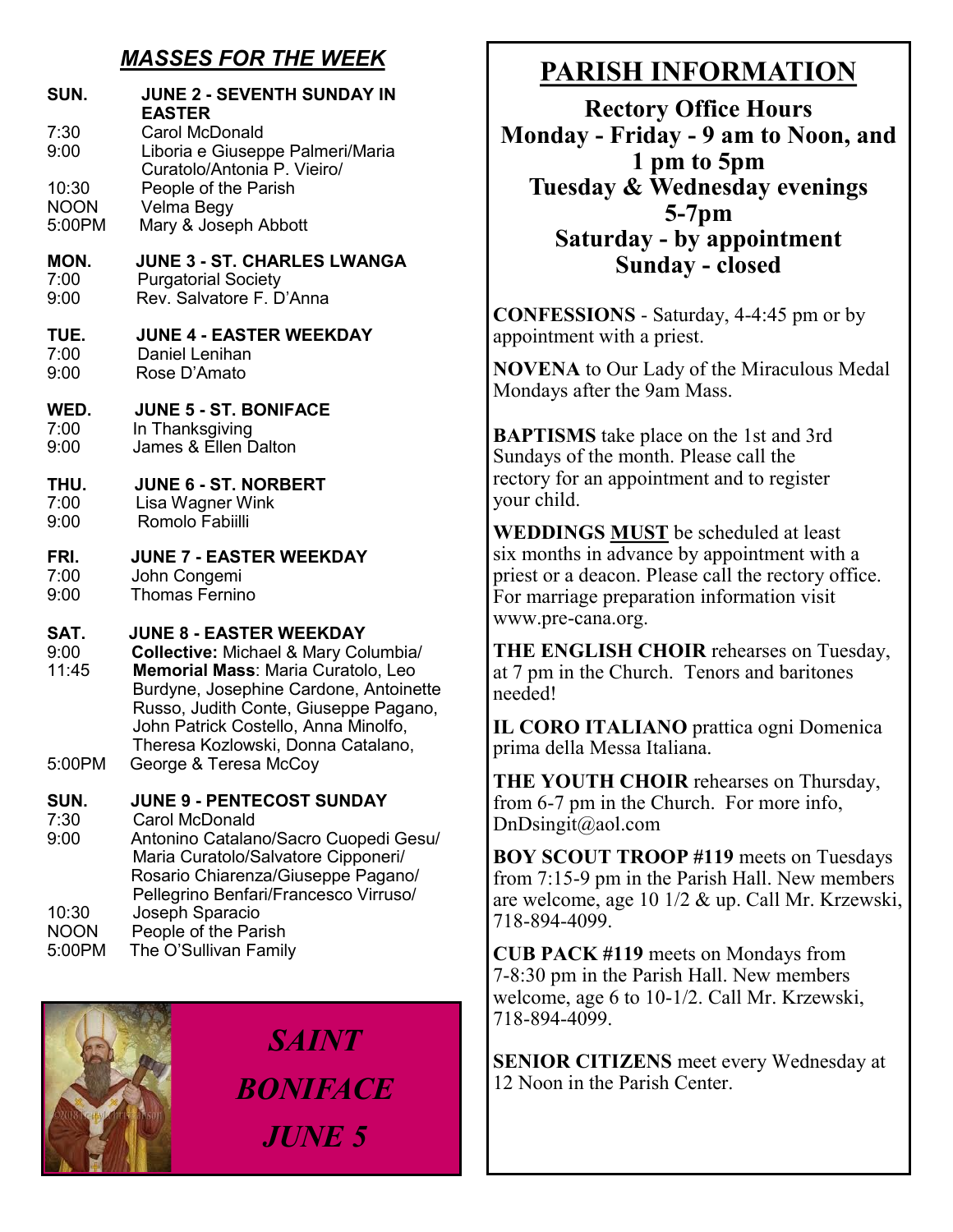# PLEASE PRAY FOR OUR SICK

Karen Guarascio, Connie Faccibene, Linda Frazier, Cari Ann Falk-LoBello, Glen Falk, Ronald Frazier, Robert Sabini, Lee Falk, Scott White, Baby McKinley Kelleher, Sean Harrison, Justin James Quirke, Elizabeth Ott, Dr. Joan Virostko, Alfie Poje, Carol Arevalo, Jim O'Driscoll, Victoria Lippolis, Mary Rigovich, Matteo Sabini, Charles Schaaf, Alvaro Andres Gonzalez, Luis Sanchez, Billy Gillespie, George McGarry, Cathie Greulich, Anthony Bruno, John Wert, Joseph Stubbs, Bob & Karen Schaefer, Michael Hirst, Mary Harrison, John Murphy, Anne McGinnis, Richard Santangelo, Norma Voyer, Vicky Turato, Julio Pelaez, Maritza Gutierrez, Graciela Mora, Cindy Mulore, Salvatore Tuttolomondo, Gloria Mojica, Gloria Pemaj, Anne Gorian, Allen McConville, Joseph Simon, Jack Marchindiondo, Victoria Lippolis, The Scaturro Family, Joseph Siano, Louis Pitelli, Marion Caracciola, Vita Mazzola,

*The names will remain for 3 months, please call 718-326-1911 and ask for continued prayers.*

### **Prayer Requests**

**Pray for vocations to the Priesthood and Religious Life.** 

**Please pray for our men and women from our Parish serving in the defense of our country: Lt. Col. Thomas Frohnhoefer Sgt. Robert A. Domenici** 



#### *WE RECALL OUR BELOVED DECEASED*

*Especially, John Patrick Costello, Theresa Kozlowski, Anna Minolfo, Donna Catalano, May they rest in Christ's Peace!*

### **MEMORIALS**

### *WINE & HOSTS THIS WEEK*

*are offered in memory of Maria Curatolo at the request of her daughter.*

### *TABERNACLE LAMP THIS WEEK*

*is lit in memory of Rev. Salvatore F. D'Anna at the request of Ben Armato.* 

### *ALTAR CANDLES THIS WEEK*

*are offered in celebration of the First wedding anniversary of Andres & Lina.*

### **TODAY'S READINGS**

 *Seventh Sunday in Easter*

Acts 7:55-60 Ps 97:1-2, 6-7, 9 Rev. 22:12-14, 16-17, 20 Jn 17:20-26

### **READINGS FOR THE WEEK**

Monday: Acts 19:1-8 Ps 68:2-3ab, 4-5acd, 6-7ab Jn 16:29-33

Tuesday: Acts 20:17-27

Ps 68:10-11, 20-21 Jn 17:1-11a

 Wednesday: Acts 20:28-38 Ps 68:29-30, 33-35a 35bc-36ab Jn 17:11b-19

 Thursday: Acts 22:30, 23:6-11 Ps 16:1-2a, 5, 7-8, 9-10, 11 Jn 17:20-26

 Friday: Acts 25:13b-21 Ps 103:1-2, 11-12, 19-20ab Jn 21:15-19

Saturday: Gn 11:1-9 Ex 19:3-8a, 16-20b or Ez 37:1-14 or J1 3:1-5 Ps 104:1-2, 24, 35, 27-28, 29, 30 Rom 8:22-27 Jn 7:37-39

Sunday: Acts 2:1-11 Ps 104:1, 24, 29-30, 31, 34 1 Cor 12:3b-7, 12-13 or Rom 8:8-17 Jn 20:19-23 or Jn 14:15-16, 23b-26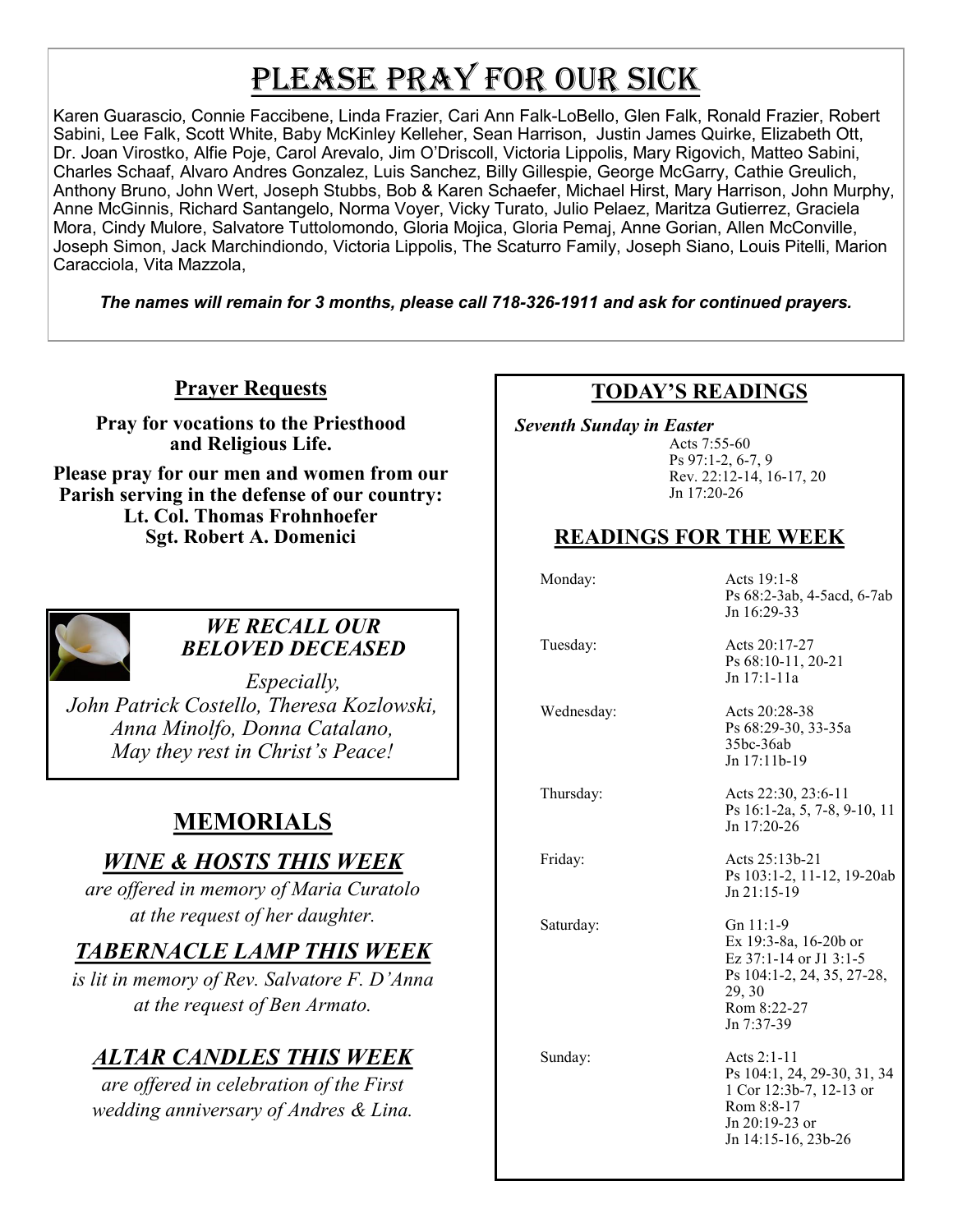



will be given in St. Margaret Catholic Academy Library on Saturday, June 29th from 9:00am to 3:30pm

**THE COST**: \$45.00 per person

**THE BENEFITS:** 10% discount on liability and collision insurance for 3 years. Up to 4 points deducted from your driving record.

**CONTACT:** Sister Bridget at **718-326-1911** for more information or to register.

### **ATTENTION**

 **Mr. Scott Stringer, Comptroller of the City of New**  York, has proposed that \$250,000 be allocated to fund abortions.

 Please voice your opposition by calling his office at **212-669-3916** or writing to him at **1 Centre Street, New York, NY 10007.**

You need not identify yourself, if you call.

#### **PARISH REGISTRATION**

 Very often, people come to the Rectory asking for a certificate or letter attesting to their being active members of our Parish. That's hard for us to do, if there is no record of their being registered.

 All families worshiping here at St. Margaret's are encouraged to register with the Rectory Offices. All you have to do is complete the following information and drop it into the collection basket. We'll take it from there.

\_\_\_\_\_\_\_\_\_\_\_\_\_\_\_\_\_\_\_\_\_\_\_\_\_\_\_\_\_

Name:

Address:

Phone #:  $(\_\_\_\_\_\$ 



# **UPCOMING BLOOD DRIVE WE'RE NUMBER ONE AGAIN!**

 For the second year in a row, the New York Blood Center and the Diocese of Brooklyn honored St. Margaret's with an award for **FIRST PLACE - TOP QUEENS PARISH.** This award is in recognition for the **RECORD 339 units of blood**  collected at St. Margaret Blood Drives last year as part of the 2018 Diocese of Brooklyn Blood Drive Campaign. These lifesaving donations have potentially impacted the lives of over **1000** local patients in need. A very special **THANK YOU** to all who contributed to this award by donating blood at St. Margaret's during the past year and for your continuing dedication and commitment to this vital service!

 Please help us continue the tradition of successful blood drives at St. Margaret's. The next Blood Drive is scheduled for **Sunday, June 2 from 9:00am until 3:00pm** in the Parish Hall. You have given the gift of life so generously in the past. Please mark your calendar and plan on helping patients in need by making a blood donation once again. To ensure that you will be able to donate blood, please remember to include foods rich in iron in your diet and to eat a good meal and drink plenty of fluids before you come. For more information and/or to make a blood donation appointment, please e-mail

**parishcalendar@aol,com.** 

### **THE ST. JOHN'S UNIVERSITY SPEECH AND HEARING CENTER**

 will be offering **"Hearing Aid Help"** from June 17 until August 7, 2019. This is a **FREE** service and is available for anyone who has a hearing aid and may be experiencing some difficulty caring for it or using it.

 Please call the center, **718-990-6480** to schedule an appointment. The Speech and Hearing Center is located at 152-11 Union Turnpike, Flushing, NY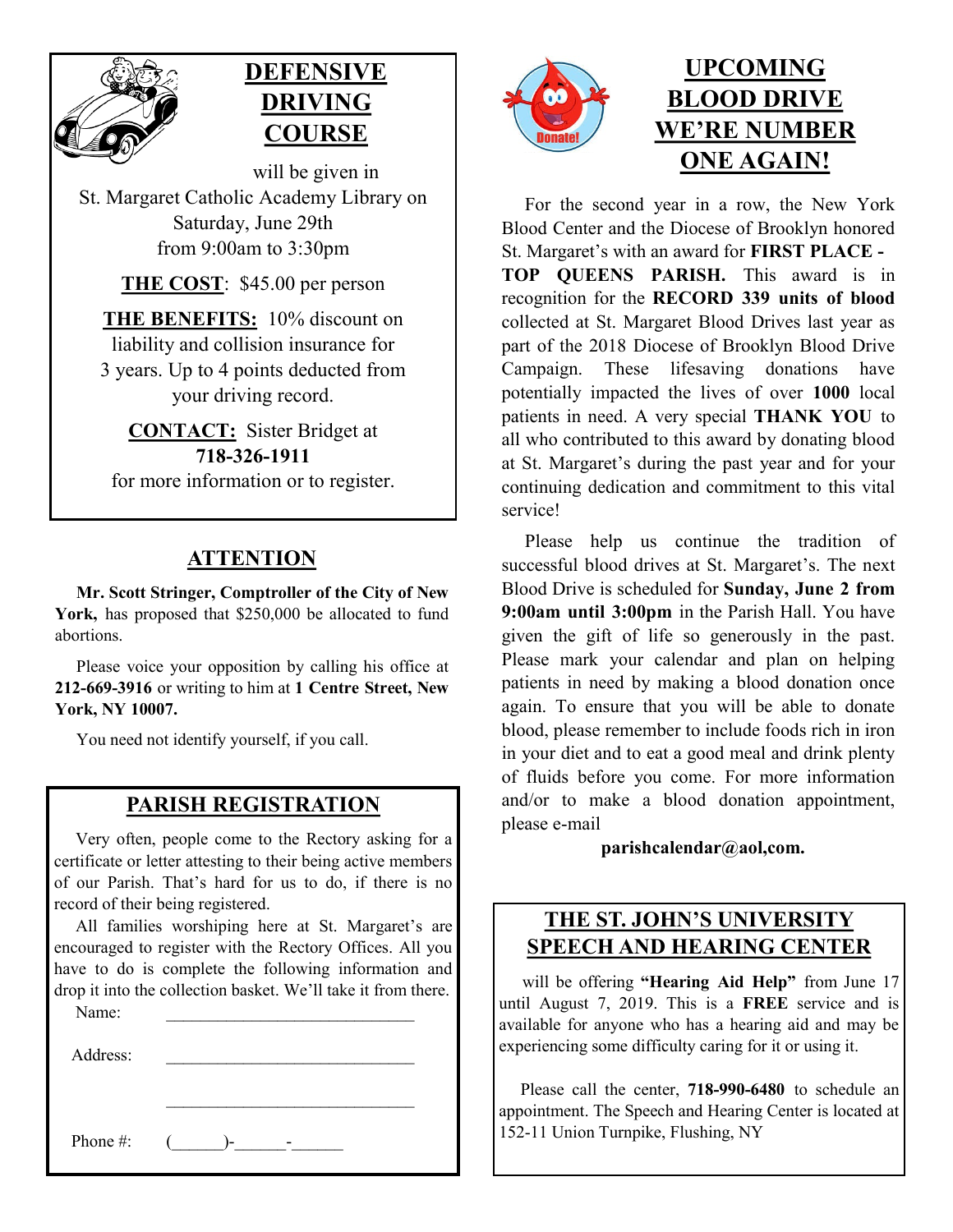### **~ St. Margaret Gift Shop ~**

Wednesdays, 12:00 - 4:00 pm Saturdays, 4:00 - 5:00 pm and Sundays, 9:00 am - 1:00 pm

We have a selection of religious goods: Rosaries - Medals - Gifts Crucifixes - Statues - Bibles other books **AND MORE!**

If we don't have it, we'll try to get it for you. The Gift Shop is located in the rectory. Please use the red side door in the parking lot. If the door is closed, please knock.

Contact us: **StMargGiftShop@yahoo.com**

### **USE OF ENVELOPES**

Please help us keep our records straight by putting the amount of your donation in the space indicated on your envelopes. It will make life a lot simpler for our counters and recorders.

Thank you!

### **ANNUAL CATHOLIC APPEAL**

 Our 2019 Annual Catholic Appeal continues to grow, thanks to the **122** families who have pledged **\$42,713** toward our goal of **\$65,897.** We're now at **64.8%** of our parish goal, with "only" **\$23,184** to go.

 This is a Parish effort. Please donate as your means allow, but give something. Use the envelopes mailed to you or one available in church *to send your donation directly to the Appeals office.* 

 **All funds donated for this Campaign are used ONLY to serve the people of our parishes in Queens and Brooklyn.**

### **THE ST. VINCENT dePAUL SOCIETY**

will hold their next meeting on Monday, June 10th, at 9:00am in the Convent. New members are always welcome!

## **~ Monthly Memorial Mass ~**

 A **bi-lingual (English and Italian) memorial Mass with music** is celebrated each month for the repose of the souls of those who were buried from our church during the preceding month.

 While we no longer celebrate private memorial Masses, families who wish to have an annual or "month's mind" Mass offered for a loved one can join in this monthly celebration. Please contact the Rectory at 718-326-1911 to make the arrangements.

 **The next memorial Mass will be celebrated at 11:45 am. Saturday June 8. See pg. 2 for listing.**



## **THE ST. VINCENT FOOD PANTRY**

is located in the Convent 66-25 79th Place

### **The Pantry is open every WEDNESDAY AND SATURDAY from 10:00 am to 12:00 Noon.**

*Our Food Pantry is in need of coffee, bottled juice, cooking oil, mayo, sugar, canned fruit, Chef Boy-ardee products.* 

*As always, thank you for your generosity!*

### American Martyrs Presents . . . **RYDELL HIGH REUNION** *"Grease is the Word"*

Shows on June 7 and 8 at 8:00pm in our air-conditioned, handicapped accessible Sullivan Center (corner of Bell Blvd. & Union Turnpike) Admission \$20.00 p/p For tickets call **718-464-4582** *BE THERE OR BE SQUARE!!*